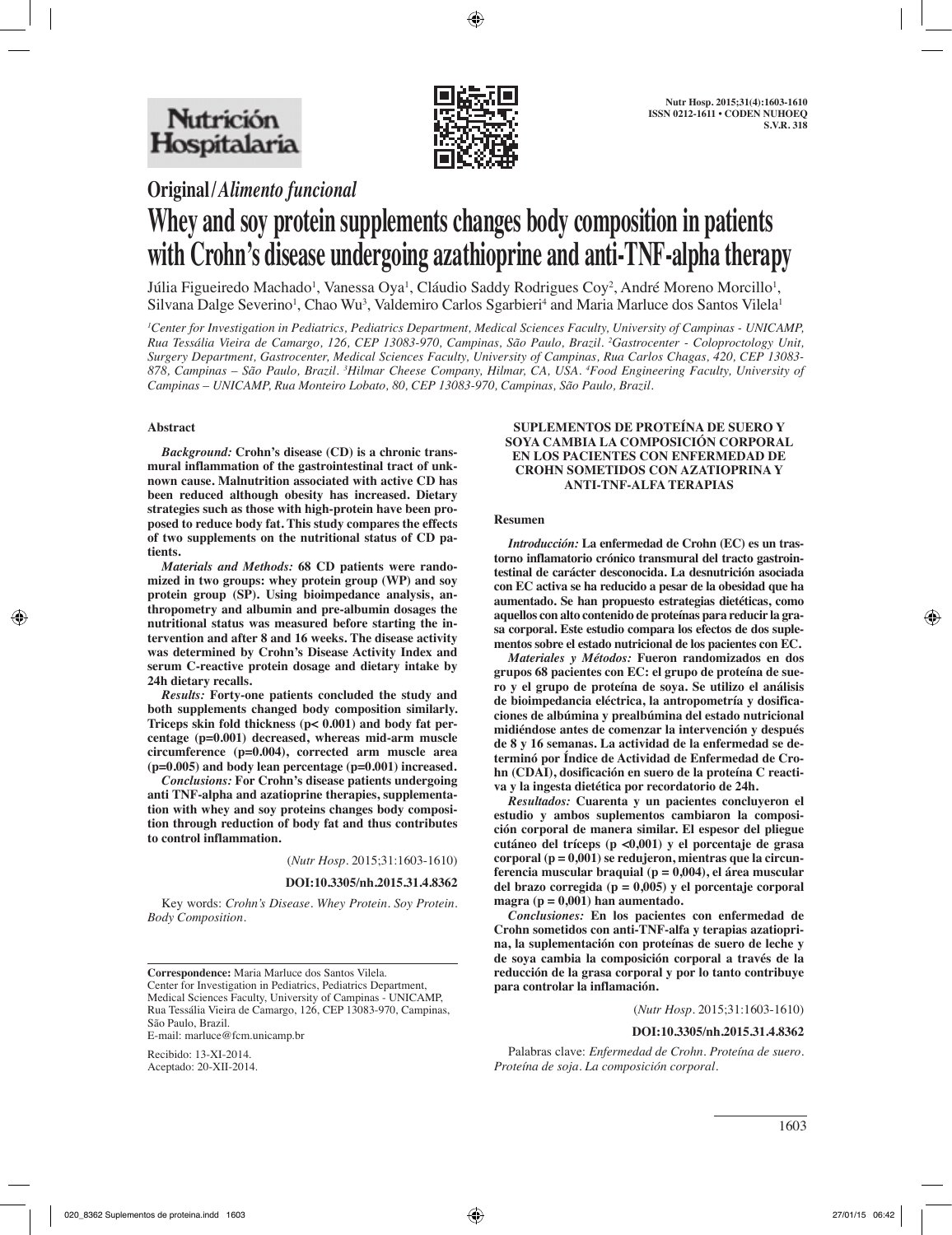## **Background**

Crohn's disease (CD) is a chronic inflammatory disease of the gastrointestinal tract. Complications such as obstruction, fistulas and abscesses can appear during the course of the disease<sup>1,2</sup>.

The CD Activity Index (CDAI) and the Harvey-Bradshaw Index (HBI) have been recommended to assess CD activity. The CDAI has been considered the gold standard for clinical trials<sup>3</sup>. However, this index does not take into account objective measures of inflammation such as C-reactive protein (CRP) and endoscopic lesions. A recent study showed that the CDAI is not a reliable measure to predict endoscopic and/ or CRP remission among patients under azathioprine and/or infliximab<sup>4</sup>. This result indicates that the index will probably be updated or changed.

CD is traditionally associated with weight loss, but with the development of new therapies and early interventions this may be changing. Nowadays, obesity has also occurred<sup>5,6</sup>. The mechanisms underlying the putative effects of overweight and obesity on CD are unknown. It has been demonstrated that a production of proinflammatory cytokines from adipose tissue such as tumor necrosis factor alpha (TNF-alpha), interleukin six (IL-6) and adipokines are elevated in obesity<sup>7</sup>. This inflammatory state may have detrimental effects on CD, creating a favorable environment for gut inflammation and progression of disease $8,9,10$ .

Intake of protein has been shown to influence satiety, thermogenesis and body composition. Soy protein (SP) reduced body fat in obese rats and whey protein (WP) in obese humans has the same effect<sup>11-14</sup>. The study with WP intake in CD patients was the open-label which showed reduction in body fat<sup>15</sup>. WP intake has stimulated glutathione synthesis in HIV infected children<sup>16</sup>, reduced IL-6 and increased glutathione in patients with ischemic stroke<sup>17</sup>.

Based on the results of our previous open-label study<sup>15</sup>, the aim of the present study was to compare the effect of whey Protein (WP) and soy Protein (SP) supplements on body composition and disease activity in CD patients.

# **Methods**

# *Trial design*

This was a randomized, parallel-arm, 16-week study, conducted in line with CONSORT recommendations. Patients with Crohn's Disease were recruited from February to October 2012 in the Inflammatory Bowel Disease outpatient clinic at the University Medical School of Campinas, SP - Brazil. The sample size was based on the results of our previous open-label<sup>15</sup> and calculated to determine a 15% change in body fat percentage ( $P=0.05$ ) with 80% power among each group comparison.

## *Patients*

The trial included CD patients treated with azathioprine or anti-tumor necrosis factor-alpha (anti-TNF-alpha) or azathioprine and anti-TNF-alpha and excluded smokers and those who were using other medication or nutritional supplements.

## *Trial protocol*

The protocol of the study was approved by the Ethics Committee of the University of Campinas (CAAE: 10990146000-11) and registered on Clinical-Trials.gov. Identifier: NCT01957423.

A random number sequence, generated by Microsoft Office Excel 12.0 (Office 2007), was used to designate the treatment assignment. We used blocks of size 2 at random to create the allocation sequence. Patients were randomized 1:1 for each group: one supplemented with a concentrate of whey protein (WP) donated by Hilmar Cheese and the other, with an isolate soy protein (SP) from Probiótica (compositions specified in table I). Randomization and allocation were conducted by the "blinded" researcher.

WP and SP were provided as identical sachets with 15g and 12g of supplement, respectively. Sachets were packed in bags with a code for each supplement, A or B. Both patients and researchers were unaware of the treatment assignation. Patients were advised to consume two sachets per day (amounting to 22.4g of protein) mixed with food or a cold beverage immediately after opening the sachet, for 16 weeks. All patients remained on an unrestricted diet and did not receive nutritional advice.

Compliance was checked every two weeks by phone and also by counting the number of packets not consumed.

## *Follow-up Assessment*

The body composition in the three evaluations was measured at the same period of the day, using bioimpedance analysis. Whole-body resistance and reactance were measured using a tetrapolar bioelectrical impedance analyzer in accordance with the manufacturer's guidelines (BIODYNAMICS, Model 310e). This analyzer provides data on lean mass and fat mass. Nutritional status was additionally assessed using anthropometric parameters. Body weight was measured by a medical decimal scale to an accuracy of 0.01 kg. Body height was measured to the nearest millimeter using a stadiometer. Body mass index (BMI) was calculated from weight and height (kilograms per meter squared) and classified according to the World Health Organization. Mid-arm circumference (MAC) and triceps skin fold thickness (TSF) were obtained using the tape measure and Lange skin fold caliper. Mid-arm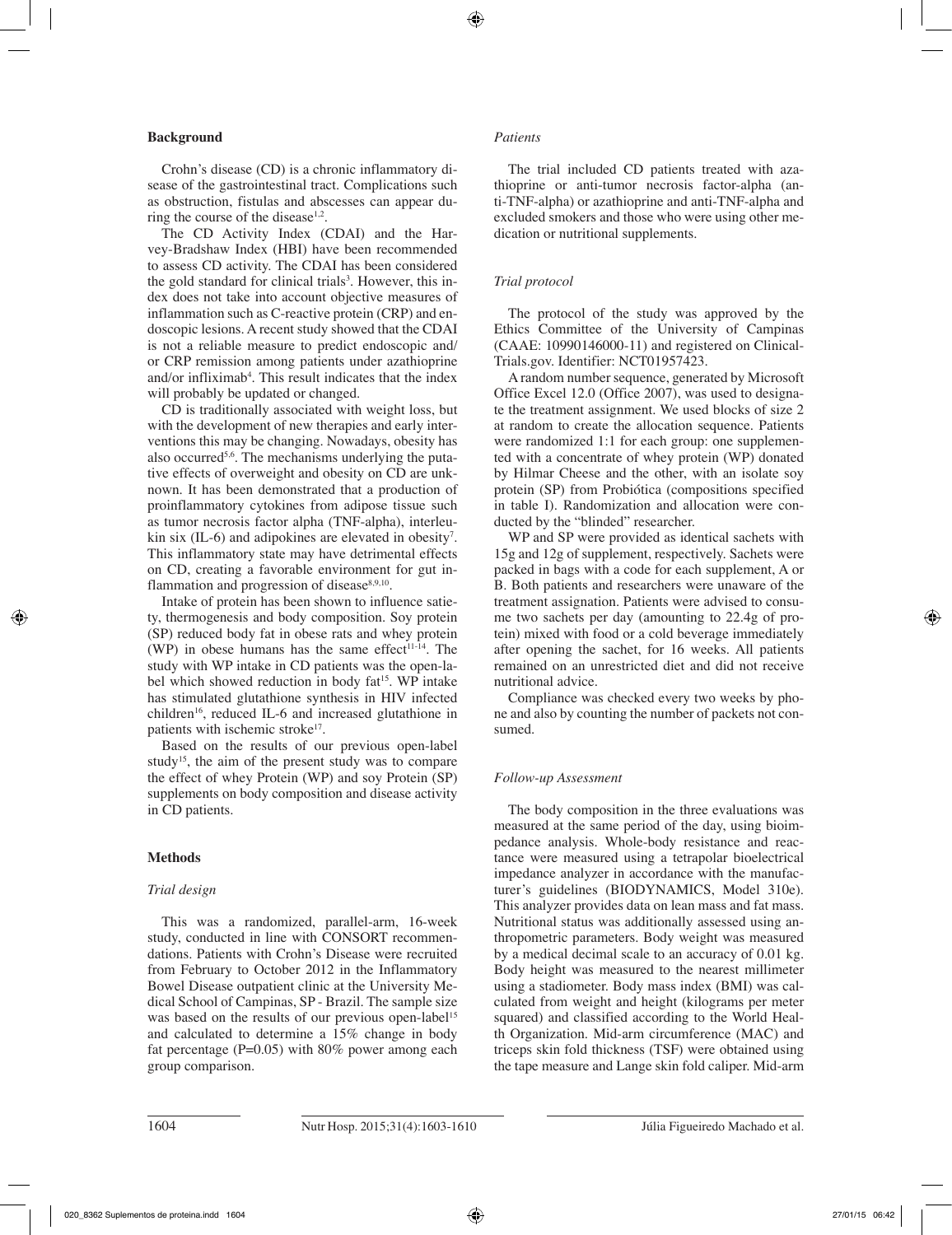| <b>Table I</b>                                          |  |  |  |  |
|---------------------------------------------------------|--|--|--|--|
| Chemical composition of the whey protein (WP)           |  |  |  |  |
| and soy protein (SP) treatment supplements <sup>1</sup> |  |  |  |  |

|                    | WP     | SP   |
|--------------------|--------|------|
|                    | g/100g |      |
| Protein            | 73.5   | 90.0 |
| Moisture           | 6.3    | 6.0  |
| Total fat          | 13.9   | 0.5  |
| Total carbohydrate | 6.6    | 1.0  |
| Alanine            | 5.0    | 3.9  |
| Arginine           | 3.3    | 7.3  |
| Cystine            | 2.3    | 1.3  |
| Phenylalanine      | 3.5    | 5.1  |
| Glycine            | 2.1    | 3.9  |
| Histidine          | 1.9    | 2.2  |
| Isoleucine         | 5.8    | 4.2  |
| Leucine            | 10.3   | 7.6  |
| Lysine             | 8.6    | 5.9  |
| Methionine         | 3.1    | 1.2  |
| Proline            | 5.9    | 5.5  |
| Serline            | 5.5    | 5.0  |
| Tyrosine           | 3.2    | 3.5  |
| Threonine          | 6.3    | 3.4  |
| Tryptophan         | 1.1    | 1.5  |
| Valine             | 5.3    | 4.6  |
| Asparticacid       | 10.9   | 11.2 |
| Glutamicacid       | 16.9   | 20.5 |
| Isoflavone         | 0.0    | 0.2  |

<sup>1</sup>Chemical compositions were determined by Institute of Food Technology, São Paulo, Brazil and Department of Food and Nutrition, Faculty of Food Engineering, State University of Campinas, São Paulo, Brazil.

muscle circumference (MAMC) and corrected arm muscle area (CAMA) were calculated from MAC and TSF. All measurements were obtained by the same observer according to the National Health and Nutrition Examination Survey and results were compared with reference values provided by Frisancho AR18.

For the evaluation of disease activity, the Crohn's Disease Activity Index - CDAI<sup>19</sup> was used. Blood samples were drawn to determine biochemical parameters, serum albumin, pre-albumin, C-reactive protein (CRP) and hemogram, measured by routine methods in use at the University of Campinas Medical School.

The dietary intake was assessed by 24h recalls, before the intervention and after 8 and 16 weeks. Food portion sizes were estimated by the patients with the help of photos shown to them. Macronutrients and micronutrients were calculated with the help of software for nutrient evaluation (Dietpro 5.i). Tables of the Dietary Reference Intakes – DRIs were used to evaluate the adequacy of the nutrient intake.

# *Statistics*

Statistical analyses were performed using SPSS 16.0 software package. The correlations between the biochemical and clinical measurements were calculated employing a bivariate correlation with a non-parametric distribution (Spearman's rho). Comparison of categorical data between the groups was performed using the  $\chi^2$  method or Fisher exact test. Comparison of continuous data between the groups was performed using the Student t test for the normal data or Mann-Whitney test for the non-normal data. One-Way Repeated ANOVA was used for comparison of continuous data between the different times in which the patients were evaluated. For non-normal data the Friedman test was used. A level of 5% significance was established.

# **Results**

# *Patient cohort*

The flowchart of the randomized trial is shown in figure 1. Forty-one patients (19 of WP, 22 of SP) completed the 16-week supplementation period. Clinical, nutritional and demographic data at baseline of these patients are in table II. There were no statistical differences between the groups, table III.

# *Biochemical and clinical outcomes*

There was no significant difference between groups (before, during and after the nutritional supplementation) to albumin, pre-albumin, CRP and CDAI. There was a significant positive correlation between CDAI and CRP ( $r = 0.36$ ,  $P = 0.019$ ) of the two groups. Furthermore, CDAI and CRP were negatively correlated with albumin (r = -0.39, P = 0.012; r = -0.54, P < 0.001) and pre-albumin ( $r = -0.31$ ,  $P = 0.046$ ;  $r = -0.65$ ,  $P < 0.001$ ).

# *Nutritional outcome*

BMI was similar for both groups. At the first evaluation, 19.5% of patients were overweight and 9.8% obese and only one was malnourished.

The two supplements changed body composition. Body fat percentage (Fig. 2A) and TSF (Fig. 2C) decreased, whereas body lean percentage (Fig. 2B), MAMC (Fig. 2D) and CAMA (Fig. 2E) increased.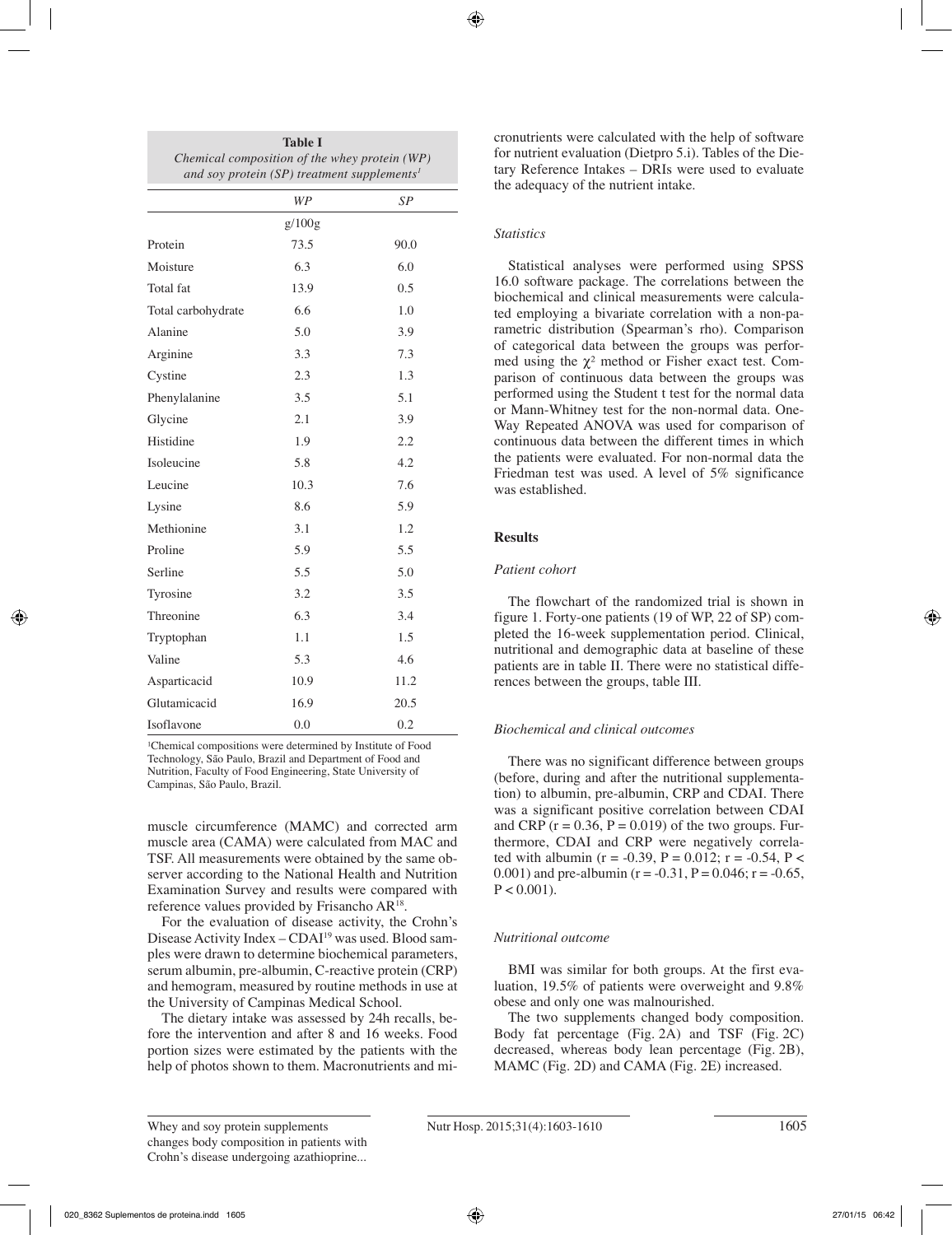

*Fig. 1.—Flow chart of the randomization of the two groups.*



*Fig. 2.—Effect of whey protein and soy protein. A-body fat percentage (%BF); B-body lean percentage (%BL); C-triceps skin fold (TSF); D-mid-arm muscle circumference (MAMC); E-corrected arm muscle area (CAMA). There were significant differences within groups (ANOVA).*

# *Dietary Intake*

Intake of micronutrients did not change during the study. Considering the two groups, the daily energy of the first dietary recall was  $1962.8 \pm 646.0$  kcal/day and the percentage of carbohydrate, protein and lipids relative to total energy were, respectively:  $49.1 \pm 8.4\%$ ;  $18.3 \pm 5.1\%$ ;  $32.6 \pm 7.6\%$ , which were in accordance with the DRIs.

We observed some deficiencies of the micronutrient intake in comparison with the DRIs. Figure 3 shows the proportion of patients whose nutrient intake was below the recommendation in the first evaluation.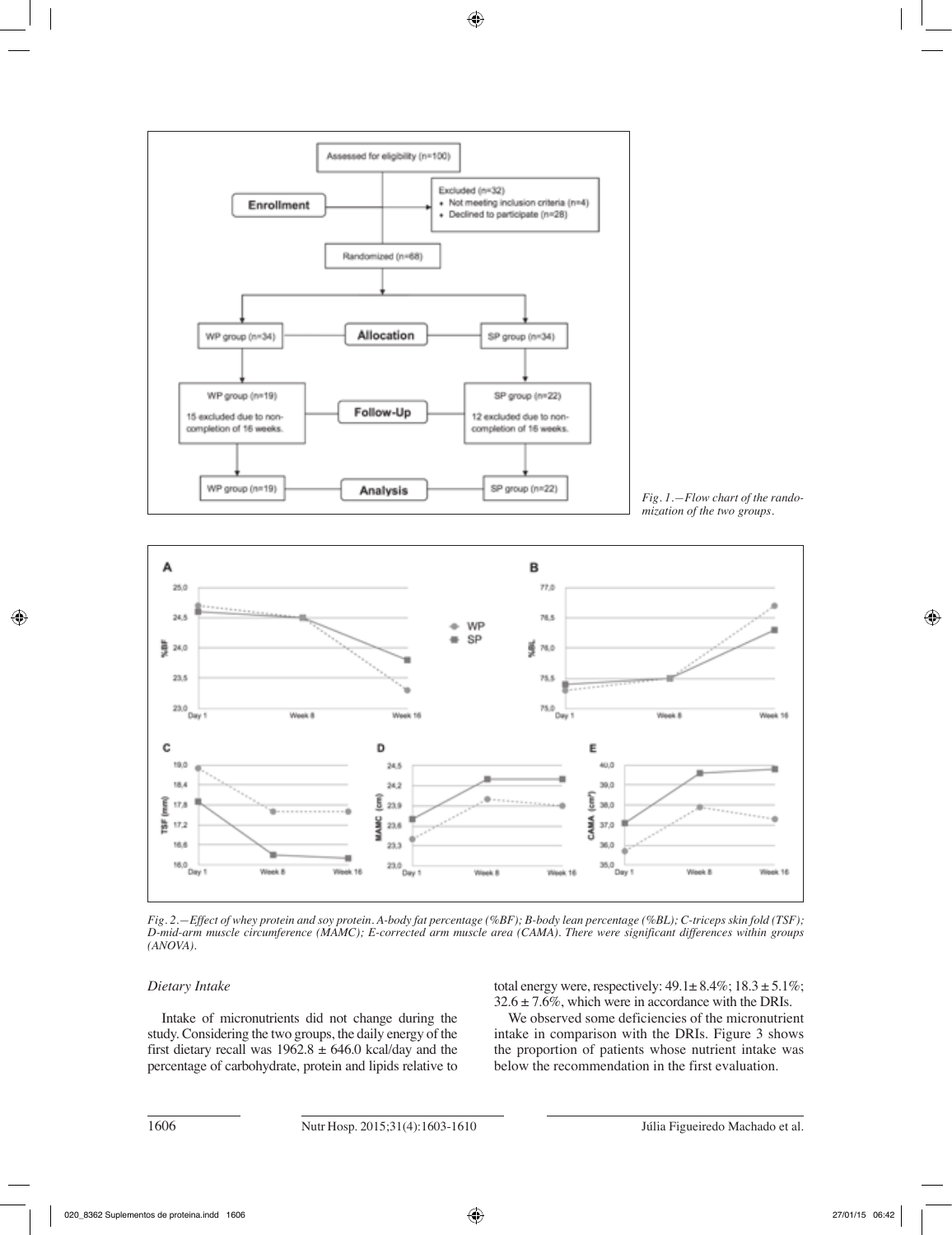## *Patients who withdrew from the study*

Twenty-seven patients did not complete the study (10 men and 17 women). Clinical, nutritional and demographic data at baseline of these patients are in table II. Of these patients, 51.9% were under anti-TNF-alpha therapy, 33.3% were under azathioprine therapy and the remainder used both drugs. Concerning BMI, 51.9% were eutrophic, 33.3% overweight, 7.4% obese and 7.4% undernourished. Only one patient had a CDAI greater than 150 (166), and BMI of 36.5 kg / m<sup>2</sup>. They had a higher mean TSF ( $p = 0.02$ ) than the group that completed the study (Table II). After 16 weeks the excluded group did not show changes in CRP (0.6  $\pm$  0.9mg/dL, p=0.5) or CDAI (64.21  $\pm$  68.8, p=0.9) mean. The reasons why these patients left the study were: 11 did not like the taste, 8 had diarrhea and nausea, 6 did not follow the intake schedule and 2 had skin reaction.

# **Discussion**

The results of this randomized study demonstrated that nutritional supplementation with WP or SP in patients with CD changed body composition but had no

| <b>Table II</b><br>Characteristics of the patients at baseline |                                              |                                              |                        |  |  |
|----------------------------------------------------------------|----------------------------------------------|----------------------------------------------|------------------------|--|--|
| <b>Characteristics</b>                                         | Patients who completed<br>the study $(n=41)$ | Patients who completed<br>the study $(n=27)$ | $p$ Value <sup>1</sup> |  |  |
| Mean (SD) age, years                                           | 40.2(10.8)                                   | 38.3 (12.8)                                  | 0.51                   |  |  |
| Male, $n$ (%)                                                  | 29 (70.7)                                    | 10(37.0)                                     | 0.06                   |  |  |
| Mean (SDD) duration of CD <sup>2</sup> years                   | 10.3(6.8)                                    | 11.4(7.1)                                    | 0.53                   |  |  |
| Mean (SD) CDAI <sup>3</sup>                                    | 73.8 (69.7)                                  | 56.0(43.1)                                   | 0.11                   |  |  |
| Resection <sup>4</sup> , n $(\%)$                              | 21(51.2)                                     | 18 (66.7)                                    | 0.21                   |  |  |
| <b>Disease site</b>                                            |                                              |                                              |                        |  |  |
| Colon/rectum/anal canal, n (%)                                 | 14(34.1)                                     | 6(22.2)                                      |                        |  |  |
| $SB^5$ , n $(\%)$                                              | 15(36.6)                                     | 13(48.1)                                     | 0.39                   |  |  |
| Colon/rectum/anal canal, $+$ SB <sup>5</sup> , n $(\%)$        | 12(29.3)                                     | 8(29.6)                                      |                        |  |  |
| <b>Medication</b>                                              |                                              |                                              |                        |  |  |
| Azathioprine, n (%)                                            | 22(53.7)                                     | 9(33.3)                                      |                        |  |  |
| Anti-TNF- $\alpha$ , n $(\%)$                                  | 14(34.1)                                     | 14(51.9)                                     | 0.25                   |  |  |
| Azathioprine + Anti-TNF- $\alpha$ , n (%)                      | 5(12.2)                                      | 4(14.8)                                      |                        |  |  |
| <b>Laboratory parameters</b>                                   |                                              |                                              |                        |  |  |
| Mean (SD) CRP <sup>6</sup> , mg/dL                             | 0.8(1.0)                                     | 0.6(0.9)                                     | 0.30                   |  |  |
| Mean (SD) Albumin, g/dL                                        | 4.3(0.6)                                     | 4.4(0.4)                                     | 0.66                   |  |  |
| Mean (SD) Pre-albumin, mg/dL                                   | 30.3(9.0)                                    | 28.8(10.1)                                   | 0.52                   |  |  |
| Mean (SD) Homoglobin, g/dL                                     | 13.2(1.8)                                    | 13.5(1.5)                                    | 0.50                   |  |  |
| Mean (SD) Hematocrit, %                                        | 39.3(6.1)                                    | 41.1(4.0)                                    | 0.18                   |  |  |
| <b>Nutritional parameters</b>                                  |                                              |                                              |                        |  |  |
| Mean (SD) BMI <sup>7</sup> , kg/m <sup>2</sup>                 | 24.1(3.5)                                    | 24.1(4.9)                                    | 0.98                   |  |  |
| Mean (SD) MAC <sup>8</sup> , cm                                | 29.3(3.3)                                    | 29.7(3.8)                                    | 0.65                   |  |  |
| Mean (SD) TSF <sup>9</sup> , mm                                | 18.4(6.5)                                    | 23.2(10.0)                                   | $0.02*$                |  |  |
| Mean (SD) MAMC <sup>10</sup> , cm                              | 23.5(3.7)                                    | 22.4(3.2)                                    | 0.19                   |  |  |
| Mean (SD) CAMA <sup>11</sup> , cm <sup>2</sup>                 | 36.4 (13.9)                                  | 33.1 (10.0)                                  | 0.29                   |  |  |
| Mean (SD) %BF <sup>12</sup>                                    | 24.7(6.8)                                    | 28.0(8.5)                                    | 0.08                   |  |  |

<sup>1</sup>p Values calculated by the Student T test for continuous data and X<sup>2</sup> test or Fisher exact test for categorical data. <sup>2</sup>CD, Crohn's disease; <sup>3</sup>CDAI, Crohn's Disease Activity Index; <sup>4</sup>number of patients underwent bowel resection; <sup>5</sup>SB, small bowel; <sup>6</sup>CRP, C- reactive protein; <sup>7</sup>BMI, Body Mass Index; <sup>8</sup>MAC, Mid-arm circumference; <sup>9</sup>TSF, triceps skin fold; <sup>10</sup>MAMC, mid-arm muscle circumference; <sup>11</sup>CAMA, corrected arm muscle area;<br><sup>12</sup>%BF, body fat percentage.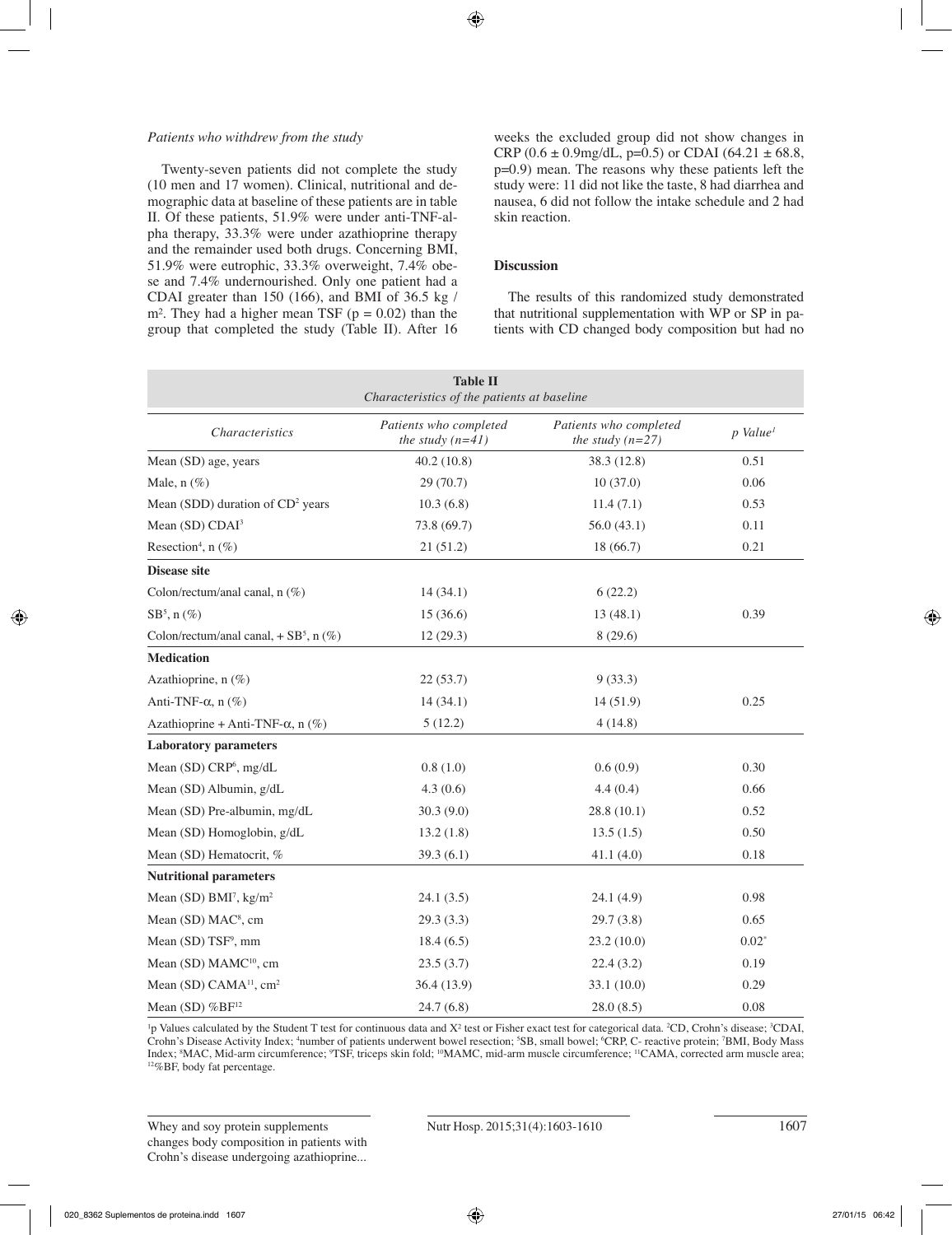

*Fig. 3.—Proportion of CD patients with nutrient intakes below DRIs.*

| <b>Table III</b><br>Comparsion of WP and SP groups that completed the study, before intervention |             |            |                      |  |  |
|--------------------------------------------------------------------------------------------------|-------------|------------|----------------------|--|--|
| <i>Characteristics</i>                                                                           | $WP (n=19)$ | $SP(n=22)$ | p Value <sup>1</sup> |  |  |
| Mean (SD) age, years                                                                             | 40.8(12,4)  | 39.6(9.4)  | 0.74                 |  |  |
| Male, $n$ $(\%)$                                                                                 | 15(78.9)    | 14(63.6)   | 0.28                 |  |  |
| Mean (SDD) duration of $CD2$ years                                                               | 9.3(6.2)    | 11.1(7.2)  | 0.40                 |  |  |
| Mean $(SD)$ CDAI <sup>3</sup>                                                                    | 86.4 (73.6) | 62.9(65.8) | 0.07                 |  |  |
| Mean $(SD)$ CRP <sup>4</sup> , mg/dL                                                             | 0.75(0.8)   | 0.76(1.2)  | 0.69                 |  |  |
| Resection <sup>5</sup> , n $(\%)$                                                                | 9(47.4)     | 12(54.5)   | 0.65                 |  |  |
| Disease site                                                                                     |             |            |                      |  |  |
| Colon/rectum/anal canal, $n$ (%)                                                                 | 9(47.4)     | 5(22.7)    |                      |  |  |
| $SB^6$ , n $(\%)$                                                                                | 5(26.3)     | 10(45.5)   | 0.23                 |  |  |
| Colon/rectum/anal canal + $SB^6$ , n $(\%)$                                                      | 5(26.3)     | 7(31.8)    |                      |  |  |
| <b>Medication</b>                                                                                |             |            |                      |  |  |
| Azathioprine, $n$ (%)                                                                            | 11(57.9)    | 11(50)     |                      |  |  |
| Anti-TNF- $\alpha$ , n $(\%)$                                                                    | 6(31.6)     | 8(36.4)    | 0.88                 |  |  |
| Azathioprine + Anti-TNF- $\alpha$ , n (%)                                                        | 2(10.5)     | 3(13.6)    |                      |  |  |

<sup>1</sup>p Values calculated by the Student t test for continuous data and X<sup>2</sup> test or Fisher exact test for categorical data. <sup>2</sup>CD, Crohn's disease; <sup>3</sup>CDAI, Crohn's Disease Activity Index; <sup>4</sup>CRP, C-reactive protein, <sup>5</sup>number of patients underwent bowel resection; <sup>6</sup>SB, small bowel

effect on the disease activity. Several studies have evaluated the efficacy of enteral formulations to control the disease activity in CD patients<sup>20,21</sup>. In our study, most patients were in remission and the CDAI remained unchanged throughout the study. We observed a weak but significant correlation of CRP with CDAI. Other authors demonstrated an association of CRP with clinical activity as well as endoscopic and histologic inflammation<sup>22,23</sup>. Therefore, both parameters can be used in clinical practice to assess the activity of Crohn's disease.

In 2008 and 2009 data were collected from 188,000 Brazilian people of which 50% of men and 48% of women were overweight, and 12.5% of men and 16.9% of women were obese<sup>24</sup>. We found 19.5% overweight and 9.8% obese in Brazilian CD patients who tend to have the same lifestyle and dietary habits of the general population.

Recent research has shown an increasing prevalence of overweight and obesity in IBD patients<sup>5,6</sup>. Steed et al.6 observed 18% obese and 38% overweight in 489 patients. Obesity and CD were associated with development of mesenteric fat, which produces proinflammatory adipokines<sup>25</sup>. The excess of these adipokines in CD patients with obesity may have adverse effects during the course of the disease<sup>9</sup>.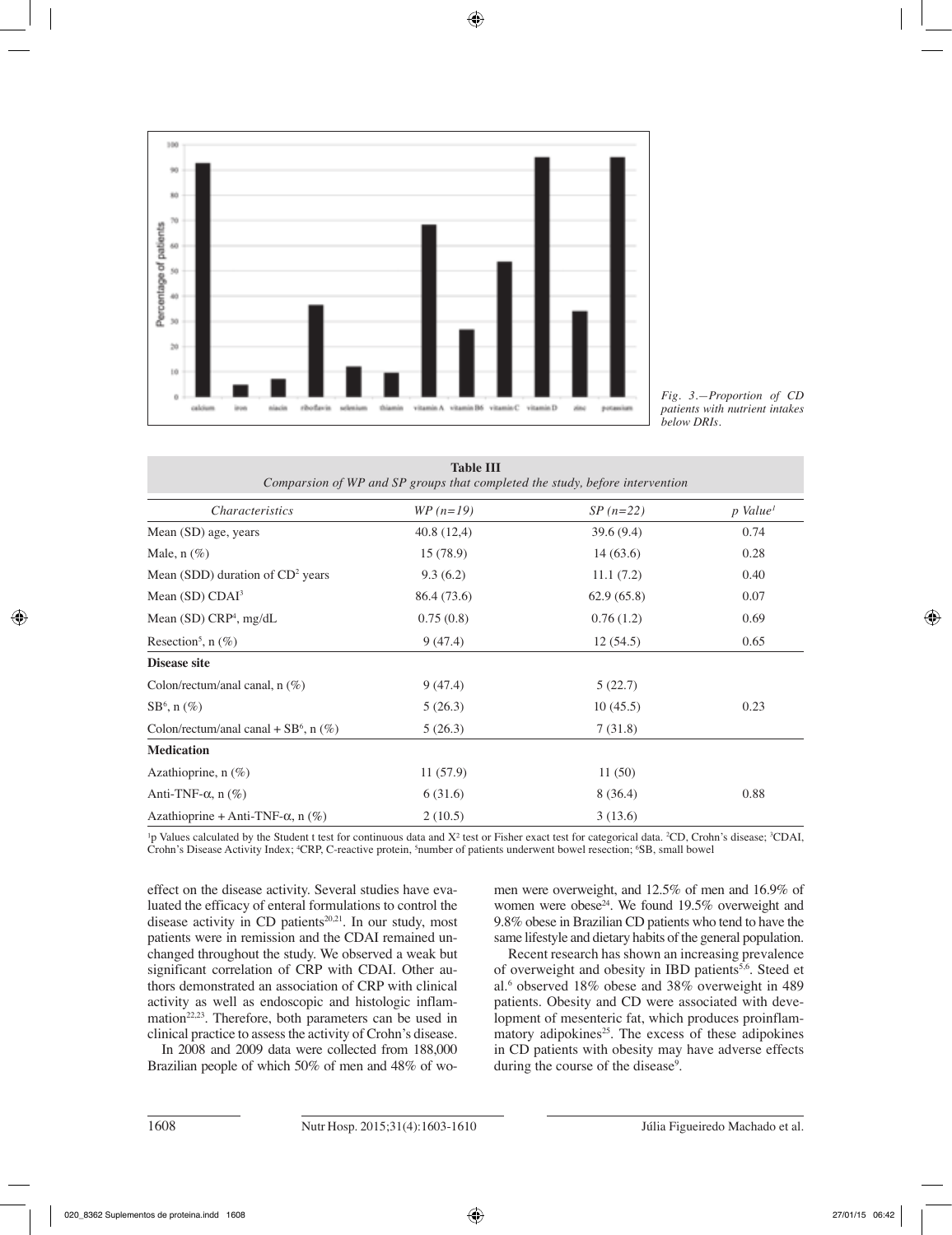Our analysis of the food consumed revealed that the energy and macronutrient intakes were adequate, but many patients had inadequate consumption of fiber, calcium, potassium and vitamins A, C and D. This has also been observed in other studies<sup>26,27</sup>. The reason is that many of these patients have lactose intolerance and avoid the consumption of milk and other dairy products. Furthermore, diets that exclude vegetables and fruit are often recommended to improve gastrointestinal symptoms in patients with active disease and the majority of patients continue with this diet even after remission $26,28$ . Oral supplements of calcium and vitamin D are often required due to the risk of bone disease.28 Diet counseling is important and has been effective in the repairing of nutrient deficiencies<sup>29</sup>.

WP mixture supplementation for 12 weeks in obese subjects without CD led to higher reductions of body fat than the control group who consumed glucose<sup>12</sup>. Baer et al.<sup>13</sup> compared the supplementation of obese individuals with WP, SP and carbohydrates. At the end of the study the WP group had less body fat than the carbohydrate and SP groups. Our study did not show differences in the body composition between the WP and SP groups. However, the two protein sources produced the same effects in body composition after 16 weeks of supplementation, a reduction in body fat and an increase in lean mass.

Although the absence of a placebo group leads to limitations in the study, no placebo was found with similar organoleptic characteristics of supplements. Another drawback was that there were 17 drop-out patients although clinical and laboratory differences between them and those who completed the study were not detected. Moreover, even after leaving the study, the patients did not change their clinical status. Previously, the acceptability of this WP supplement was evaluated<sup>30</sup>, and it was concluded that adherence to supplementation could be increased with an improvement in its organoleptic characteristics.

# **Conclusion**

For Crohn's disease patients, supplementation with whey and soy proteins as an additional therapeutical intervention changes body composition through reduction of body fat and thus contributes to control inflammation.

Competing interests The author(s) declare that they have no competing interests.

## **Authors' contributions**

JFM, CSRC, AMM and MMSV participated in the design of the study and performed the statistical analysis; JFM, VO and SDS collected data; CW provided essential material (Whey Protein); JFM and MMSV drafted the manuscript. All authors read and approved the final version of the manuscript.

## **Acknowledgements**

This study was funded by the São Paulo Research Foundation (FAPESP: grant 2008/53902-3 and 2011/04750-9) and CAPES. No other support, writing assistance, data analysis support was provided.

#### **References**

- 1. Baumgart DC, Sandborn WJ. Crohn's disease. *Lancet* 2012;380(9853):1590-605.
- 2. Peyrin-Biroulet L, Billioud V, D'Haens G, Panaccione R, Feagan B, Panés J, et al. Development of the Paris definition of early Crohn's disease for disease-modification trials: results of an international expert opinion process. *Am J Gastroenterol* 2012;107(12):1770-6.
- 3. Thia K, Faubion WA Jr, Loftus EV Jr, Persson T, Persson A, Sandborn WJ. Short CDAI: development and validation of a shortened and simplified Crohn's disease activity index. *Inflamm Bowel Dis* 2011;17(1):105-11.
- 4. Peyrin-Biroulet L, Reinisch W, Colombel JF, Mantzaris GJ, Kornbluth A, Diamond R, et al. Clinical disease activity, C-reactive protein normalisation and mucosal healing in Crohn's disease in the SONIC trial. *Gut* 2014;63(1):88-95.
- 5. Sousa Guerreiro C, Cravo M, Costa AR, Miranda A, Tavares L, Moura-Santos P, et al. A comprehensive approach to evaluate nutritional status in Crohn's patients in the era of biologic therapy: a case-control study. *Am J Gastroenterol* 2007;102(11):2551-6.
- 6. Steed H, Walsh S, Reynolds N. A brief report of the epidemiology of obesity in the inflammatory bowel disease population of Tayside, Scotland. *Obes Facts* 2009;2(6):370-2.
- 7. Boutros M, Maron D. Inflammatory bowel disease in the obese patient. *Clin Colon Rectal Surg* 2011;24(4):244-52.
- 8. Karagiannides I, Pothoulakis C. Obesity, innate immunity and gut inflammation. *Curr Opin Gastroenterol* 2007;23(6):661-6.
- 9. Blain A, Cattan S, Beaugerie L, Carbonnel F, Gendre JP, Cosnes J. Crohn's disease clinical course and severity in obese patients. *Clin Nutr* 2002;21(1):51-7.
- 10. Hass DJ, Brensinger CM, Lewis JD, Lichtenstein GR. The impact of increased body mass index on the clinical course of Crohn's disease. *Clin Gastroenterol Hepatol* 2006;4(4):482-8.
- 11. Aoyama T, Fukui K, Takamatsu K, Hashimoto Y, Yamamoto T. Soy protein isolate and its hydrolysate reduce body fat of dietary obese rats and genetically obese mice (yellow KK). *Nutrition* 2000;16(5):349–54.
- 12. Frestedt JL, Zenk JL, Kuskowski MA, Ward LS, Bastian ED. A whey-protein supplement increases fat loss and spares lean muscle in obese subjects: a randomized human clinical study. *Nutr Metab* (Lond) 2008;5:8.
- 13. Baer DJ, Stote KS, Paul DR, Harris GK, Rumpler WV, Clevidence BA. Whey protein but not soy protein supplementation alters body weight and composition in free-living overweight and obese adults. *J Nutr* 2011;141(8):1489-94.
- 14. Gilbert JA, Bendsen NT, Tremblay A, Astrup A. Effect of proteins from different sources on body composition. *Nutr Metab Cardiovasc Dis* 2011;21(2):B16-31.
- 15. Davanço T, Oya V, Coy CSR, Leal RF, de Ayrizono MLS, Sgarbieri VC et al. Nutritional supplementation assessment with whey proteins and TGF-β in patients with Crohn's disease. *Nutr Hosp* 2012; 27(4):1286-92.
- 16. Moreno YF, Sgarbieri VC, Da Silva MN, Toro AA, Vilela MM. Features of Whey Protein Concentrate Supplementation in Children with Rapidly Progressive HIV Infection. *J Trop Pediatr* 2006;52(1):34-8.